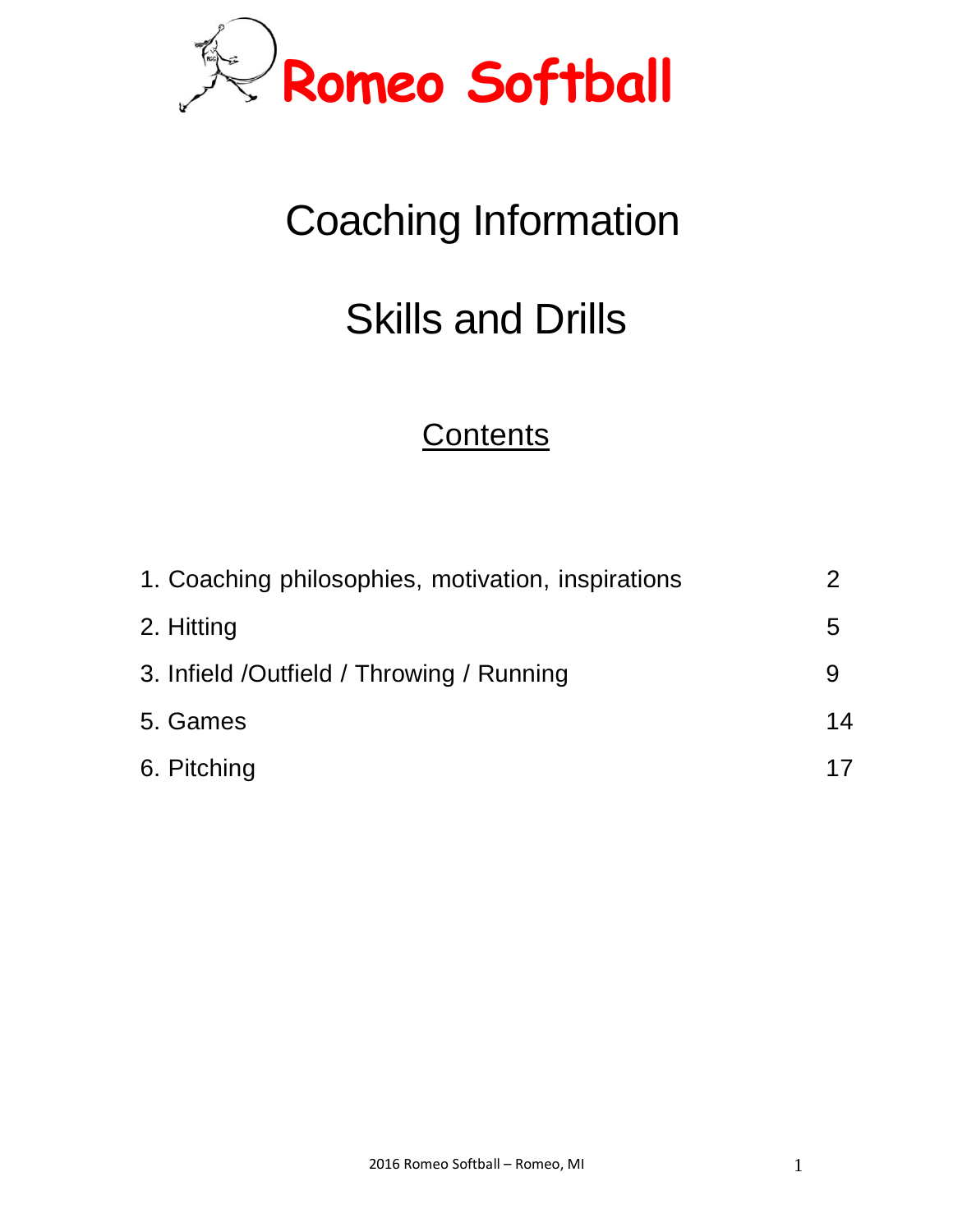

#### **COACHING**

"**Woodbury rules"** is something I hand out at our first practice each year. The team must know these rules when asked. Use mine or come up with your own set of "rules".

- 1. School comes first.
- 2. Believe in your teammates. Believe in yourself.
- 3. No hanging your head.
- 4. Effort and attitude--give a 110%
- 5. Keep the bench clean.
- 6. Expect to hit every at bat.
- 7. Take the field running.
- 8. Three outs--get off the field.
- 9. Work hard in practice.
- 10. Root for your teammates while on the bench.
- 11. Be a role model off the field.
- 12. Never, Never Quit.
- 13. Listen and ask questions.
- 14. Set goals for yourself.
- 15. Attitude of gratitude.
- 16. Communicate with your teammates.
- 17. Have fun and enjoy yourselves.

**Royal Pride mission statement.** (From Royal Pride seminar.)

Believe in yourself. Do the absolute best you can. Don't worry about what anyone else does. Just keep trying, doing what ever you can to achieve your goal--And Never, Never, Never Quit.

If you think you can, you can.

If you think you can, you can.

- It is not your talent or your gift at birth.
- It is not your bankbook that determines your worth.
- It's not the color of your skin.

It's your attitude that lets you win.

- If you think you can, you can.
- If you think you can, you can.

#### **Six steps to success.** from a Lou Holtz article.

- **1.** Tell the team that we are going to choose the right attitude. You can have all the talent in the world but if you don't have that positive attitude you are not going to live up to your potential. Your talent determines what you can do and your motivation determines what you are willing to do, but your attitude determines how well you will do it. There is no substitute for a positive attitude, and as long as there is a choice to be made, my teams were going to choose to be fired up about our chances for success.
- **2.** Take pride in making sacrifices. Losing people are always complaining about "I gotta do this" and "I gotta do that". Winners say I'm willing to do these things because I want to be successful" and take pride in being among the few who are eager to make those necessary sacrifices.
- 2016 Romeo Softball Romeo, MI **3.** Have a passion for winning. Everyone won wants to win. But can you deal with failure or just being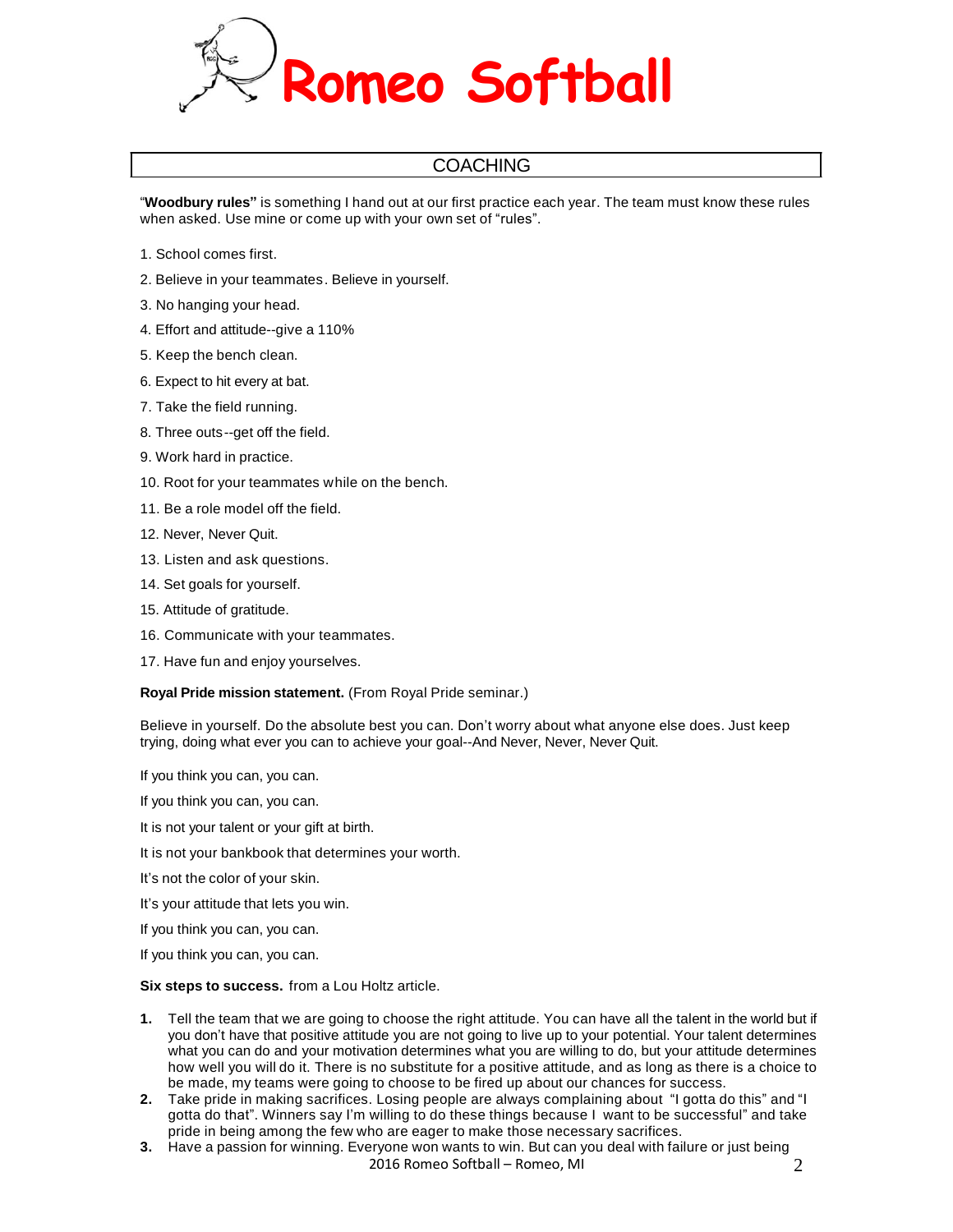

average??

- **4.** Understand what you trying to accomplish. State your goals in pre-season and be specific and attainable.
- **5.** You must dream to have goals and aspirations. It is the coaches job to provide a common goal for the team and then show them how we are going to accomplish it. Create multiple goals for the team to accomplish.
- **6.** Make sure people can trust you. Let them know that you care about them and that everything you do is based on integrity and concern for them and that it's built on a foundation of trust.

#### **Some Softball Fundamental Elements To Be Taught And Practiced As A Team**

Repetitious and regular individual and team practice is vitally important in fastpitch softball.

Singles to all fields Singles with runners on Extra-base hits/relays/cutoffs/back-ups Extra-base hits with runners on Double plays Pick-off plays/trick plays Base stealing/tags Bunts/sacrifice/slap/drag/push/etc. Hit-and-runs/squeeze plays Rundowns Pop-ups, foul balls Base coverage/infield depth play/outfield positioning

#### **Basic Mental Skills Elements Of Softball**

Rules Offensive and defensive plays/strategies, position play -- individually/as a team Pitching/hitting theories Signals/signal calling and game plans Player motivation Player emotion

The probability for mental errors on a given play are enormous, and the odds are more likely that they will happen than that they won't. You can't play the game if you don't know how, and repetitious practice is where players gain the mental skills to execute both as a team and as individuals. Practice will reduce the statistical probability of mental errors. The failure of coaches to have their teams drill, drill, and drill, executing the routine play as well as the exceptional defensive plays, makes each ball hit a new experience for the players. This subjects them to a less than a 50/50 chance of successful execution. It's impossible to expect consistent mullet-player play execution without practice to establish rhythm, timing, and the experience of handling the ball. It's impossible to expect players to know what to do with the ball without practicing repeatedly what to do with it in a given situation.

#### **Motivation**

The largest challenge for many coaches is the motivational part of any practice program. If, as stated above, a great deal of time must be spent in repetitious practice routine, a great deal of thought must be spent in trying to make practice interesting and at times fun. The biggest problem usually faced is trying to just keep everybody active and involved. Knowing what you want to practice and keeping the practice session moving

along are keys to keeping players alert and interested during practice.

In your daily practice planning, you should have a motivational theme built into the plan. Activities can be designed to be competitive and fun as well as instructional. Rewards for practice achievement are much more important than trophies for winning tournaments as practice achievement is what wins tournaments.

#### **Practice Organization And Management**

The key to practice management is planning. Know what you want to teach so you will know what to practice. Write it down. Have a written master practice plan flexible enough to be adjusted to current individual and team situations and to where you are in the season. Your first practice has different objectives than a typical mid-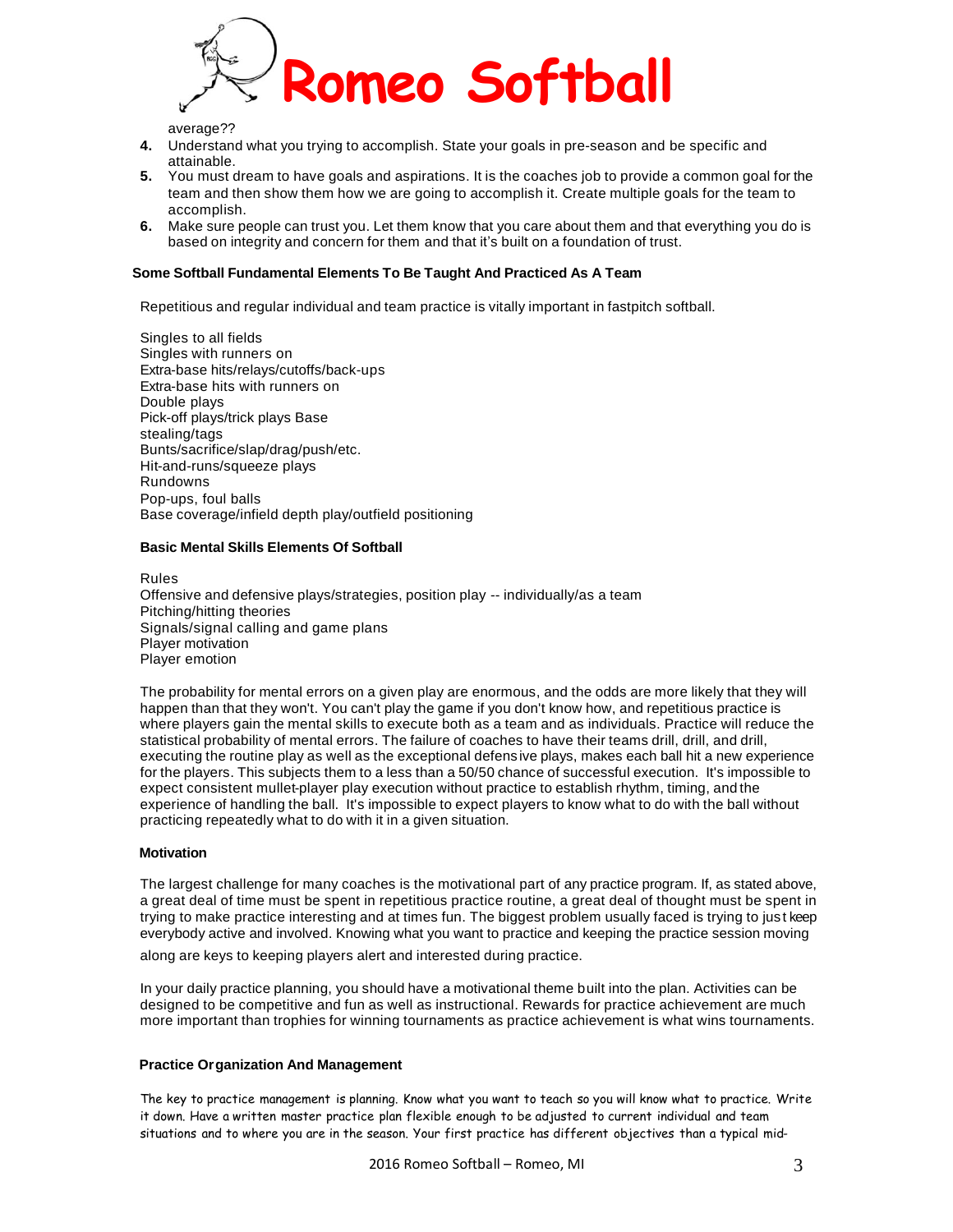

season practice. Your everyday basic plan should incorporate the fundamentals of hitting, running, throwing, catching and infield/outfield play. A good plan will allow additional time for other things you may need or want to work on that are pertinent to the way your team and players are currently playing. In addition, you should have a special separate practice plan for pitchers and catchers.

### **9 Point Short List Daily Practice Plan**

|    |                                                                                                                                                                                                                                |  |  | Date: _____________Place/Facility: _________________Time Allotted: _____________       |  |  |
|----|--------------------------------------------------------------------------------------------------------------------------------------------------------------------------------------------------------------------------------|--|--|----------------------------------------------------------------------------------------|--|--|
|    |                                                                                                                                                                                                                                |  |  |                                                                                        |  |  |
|    |                                                                                                                                                                                                                                |  |  |                                                                                        |  |  |
|    |                                                                                                                                                                                                                                |  |  |                                                                                        |  |  |
|    | b. Organization of activities/facilities/equipment: ____________________________                                                                                                                                               |  |  |                                                                                        |  |  |
|    |                                                                                                                                                                                                                                |  |  |                                                                                        |  |  |
|    |                                                                                                                                                                                                                                |  |  |                                                                                        |  |  |
|    | 3. Individual skill coaching points to teach: __________________________________                                                                                                                                               |  |  |                                                                                        |  |  |
| 4. | <b>Individual Skill Practice Activities:</b>                                                                                                                                                                                   |  |  |                                                                                        |  |  |
|    |                                                                                                                                                                                                                                |  |  |                                                                                        |  |  |
|    |                                                                                                                                                                                                                                |  |  |                                                                                        |  |  |
|    |                                                                                                                                                                                                                                |  |  |                                                                                        |  |  |
|    |                                                                                                                                                                                                                                |  |  |                                                                                        |  |  |
|    | 5. Team Skill Coaching Points to Teach: \\concontent \\concontent{\sigma_{\sigma_{\sigma_{\sigma_{\sigma_{\sigma_{\sigma_{\sigma_{\sigma_{\sigma_{\sigma_{\sigma_{\sigma_{\sigma_{\sigma_{\sigma_{\sigma_{\sigma_{\sigma_{\sig |  |  |                                                                                        |  |  |
|    | 6. Team Skill Practice Activities:                                                                                                                                                                                             |  |  |                                                                                        |  |  |
|    |                                                                                                                                                                                                                                |  |  |                                                                                        |  |  |
|    |                                                                                                                                                                                                                                |  |  |                                                                                        |  |  |
|    |                                                                                                                                                                                                                                |  |  | Drill 3 ____________Focus _______________Time ____________________Players ____________ |  |  |
|    |                                                                                                                                                                                                                                |  |  |                                                                                        |  |  |
|    |                                                                                                                                                                                                                                |  |  |                                                                                        |  |  |
|    |                                                                                                                                                                                                                                |  |  |                                                                                        |  |  |
|    |                                                                                                                                                                                                                                |  |  |                                                                                        |  |  |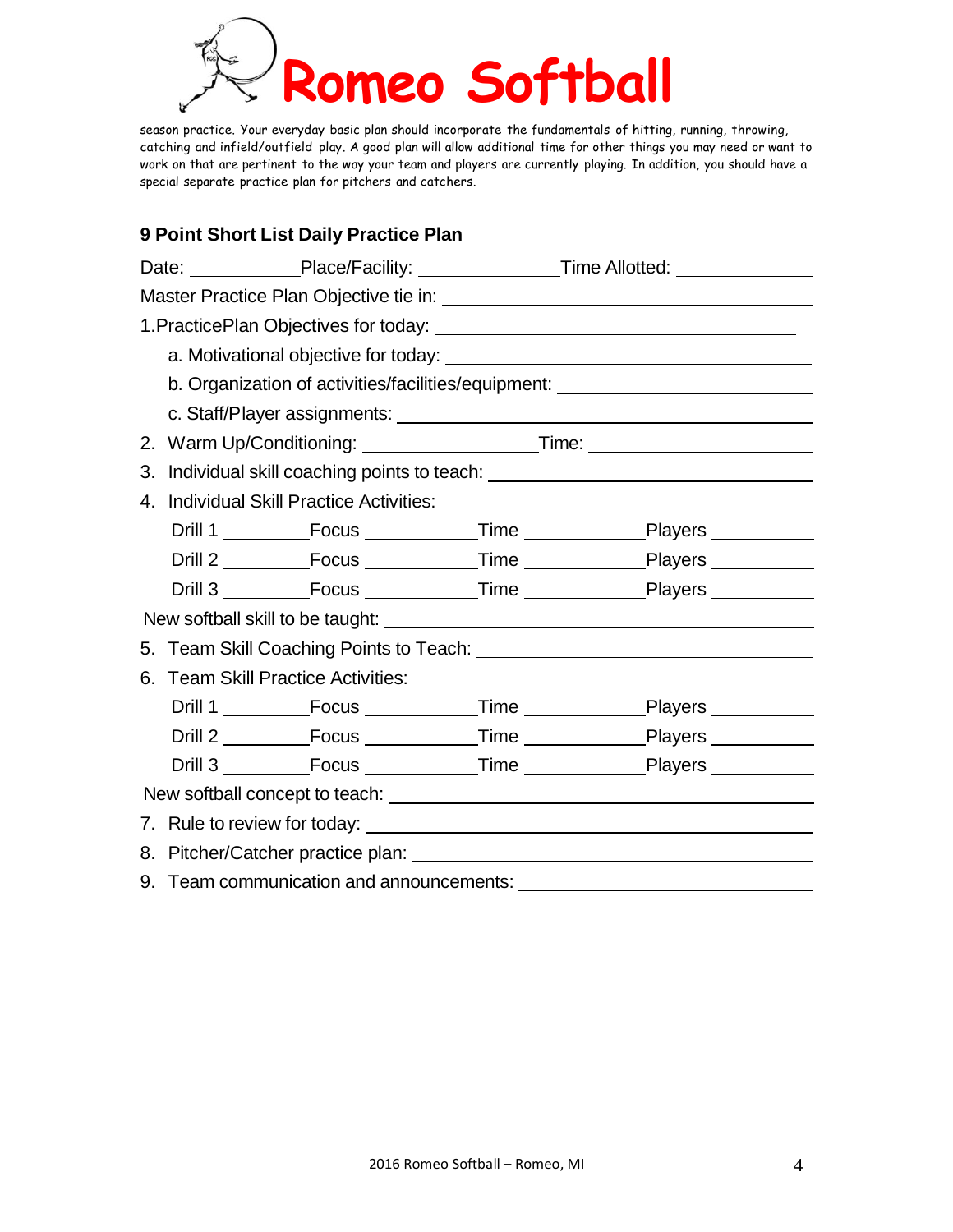

## **HITTING**

#### *\*\*\* Fastpitch softball batters have to react to a pitch as quickly as major league batters do \*\*\**

When a major league baseball pitcher pitches at 90 miles per hour from 60 feet 6 inches, it takes the ball .46 of a second to reach the batter.

When a high school age fastpitch softball pitcher pitches at 55 miles per hour from 40 feet, it takes the ball .49 of a second to reach the batter!

#### **TO DEVELOP INTO A GOOD HITTER YOU NEED TO WORK ON AND DEVELOP THE FOLLOWING:**

**Confidence**- Feeling comfortable with your swing so that you can repeat it and feel you can handle any pitch thrown in any situation.

**Consistency-** Following the same routine each time you hit so you are in the right position and mentally ready to hit.

**Discipline**- Putting in the practice time needed to become a good hitter and learn the proper mechanics. Having the mental toughness to hit pitches according to the situation and count.

**Balance-** Being able to set up, take your swing and finish in balance. This allows you to keep your head steady and on the ball an shows you have the right mechanics. Every time you step into the batters box and before each pitch you need to follow the same steps. By following the same routine you will establish consistency in being set up the same way each time ready for the pitch. You will also be mentally prepared for the pitch and the situation and be ready to focus only on the ball.

**Stance**- Set up far enough from the plate so that when you extend your arms the fat part of the bat covers the plate. Learn what this distance is so when you look at your feet you know how far they should be from the plate. Generally if you hold the bat in your lead hand you should be able to reach out and touch the outside edge of the plate with the end of the bat. Your feet should be a little wider than shoulder width apart with your weight on the balls of your feet. Slightly flex your knees so you can bounce a little to unlock your legs and bend forward a little at the waist to establish flexing at the waist to unlock your body.

**Grip**- To grip the bat you should rest the bat handle on your fingers and close them around the bat. This allows the bat to rest at the base of the fingers in your hands not running down the palms of your hands. You should line up your knuckles when gripping the bat so the middle (or door knocking knuckles) form a straight line. These steps are critical to allow your hands to turn and provide maximum bat speed through the hitting zone. You should grip the bat without squeezing it to tight. Your hands will tighten when you swing to the proper pressure to hold onto the bat. Gripping too tight locks up the wrists so you cannot generate maximum bat speed.

**Bat Position**- Rest the bat on your back shoulder. This is a good position to take your grip on the bat as it allows you to look down your knuckles to see they are properly lined up. From your shoulder pick the bat up and move your hands so the knob of the bat is even with your arm pit and lined up behind your back shoulder. This puts the bat at the top of the strike zone so the only move required is to pull the knob of the bat through the ball. ( The higher the competition level and faster the pitching, you may need to adjust by not positioning your hands as far back behind the shoulder.)

**Cocking the trigger**- In order to explode with your move forward you must first move your weight back slightly to the inside of your back foot. This is timed to the pitchers movement. When the pitcher begins her move to the plate you should slightly rock back to the inside of your back foot. This starts your stride forward into the pitch. Step with your front foot 2-3 inches forward toward the pitcher landing on your toe lightly like you were stepping on ice.

**The turn and pull through**- We do not call this the swing because we don't want to swing the bat, or have the bat leading our hands into the hitting zone. The hips start the move through the ball and always lead the hands. Turn the hips through and squash the bug, pivoting on the front of your back foot. This creates an inverted L with your back leg and back, allowing your weight to transfer to the inside of your front foot and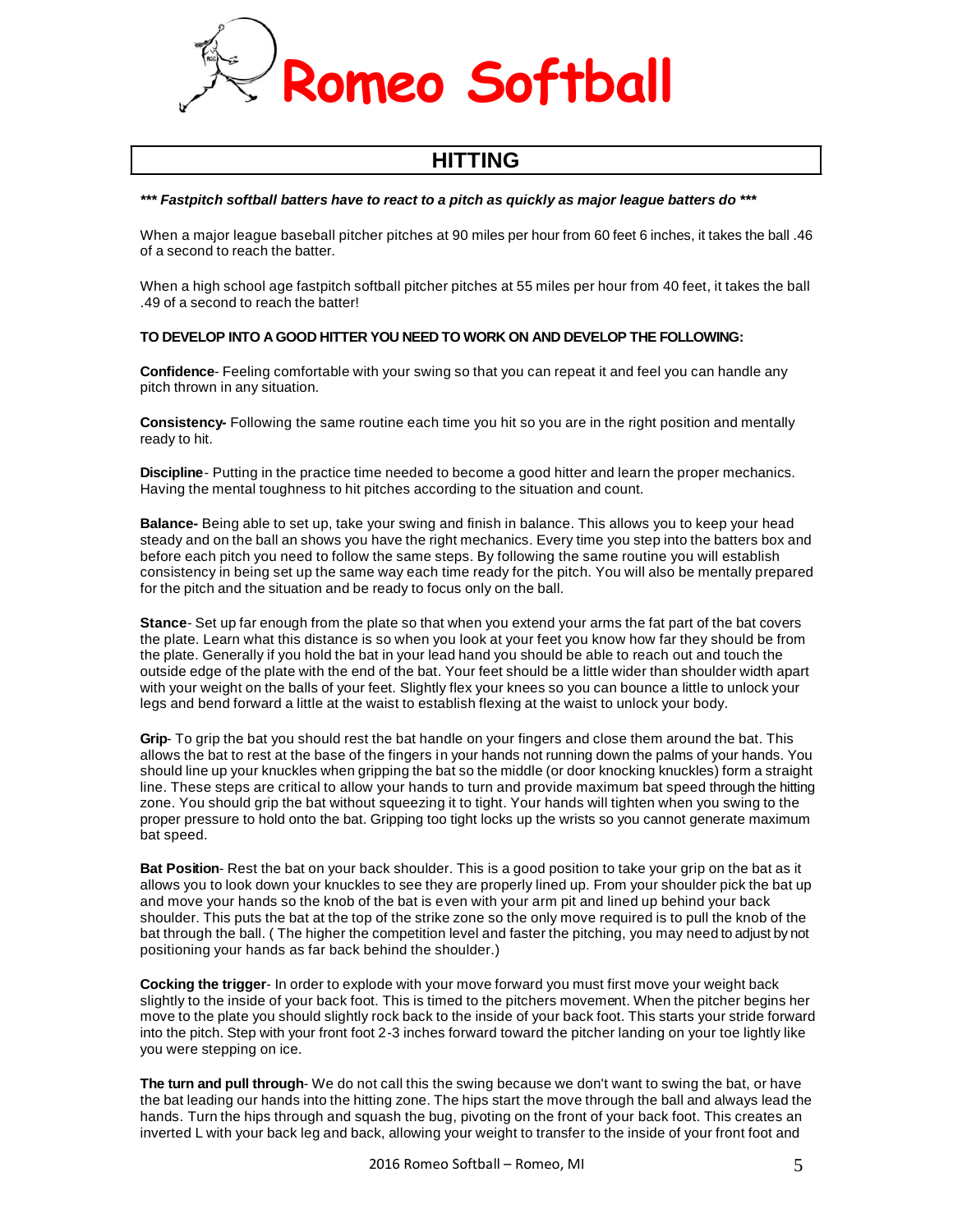

keeping your head centered and steady over your back foot at the finish. Your hands must go directly to the ball in a straight line across the chest to the ball, like a karate chop with the lead hand. Pull and lead with the knob of the bat to the ball and drive with the lead elbow with a slightly downward pull to the ball. The knob of the bat should move in a straight line to the ball and feel as though you are trying to hit the ball with the knob of the bat. This can't happen, because with your hands, set up properly the back hand (or top hand on the bat), will roll over the bottom hand and accelerate the barrel of the bat through the ball.

**The Finish**- Accelerate the bat all the way through to your back. This allows you to have maximum bat speed through the hitting zone. You should finish in balance with your back leg in the inverted L position, with your belly button facing the pitcher. Your head stays still and your back shoulder comes under your chin. In between pitches the hitter needs to re-think the hitting situation and get ready for the next pitch. Don't stand frozen in the batter's box in the hitting position. Rest the bat on your back shoulder, relax you arms and hands and rethink the hitting situation and count to define your zone. Go through your routine and regain your focus and get set back up to hit.

**Hitting Zones**- Hitting requires mental discipline, assuring you take advantage of the count to hit pitches that you have the best chance of hitting. Every hitter has a zone that if they get a pitch in that area, they will have a high success rate in hitting. There are other areas that even though the pitches are strikes they are not high percentage pitches to hit. To be a good hitter you must take advantage of the count to look for high percentage pitches when you are ahead in the count. When you are behind in the count your hitting zone has to enlarge as you cover a larger area of the strike zone. You are a much better hitter hitting pitches in your good zone, so when you are ahead in the count you must be disciplined enough to hit only pitches in this zone.

#### **HITTING DRILLS -** from a Ralph Weekly article

The two most common and frustrating problems in hitting deal with the stride and the hands to the ball. This article discusses drills that will help with these problems.

#### **Part One - The Hands**

#### **1. Wall Drill**

Stand close to a wall or barrier. Place the nub of the bat against your belly button and the barrel of the bat against the wall. Using only that distance, execute your swing without the barrel of the bat striking the wall or barrier.

#### **2. Tee Drill**

Kneel with a standard batting tee parallel to your body. Place the nub of the bat to your belly button and the barrel against the tee. Using only that distance, execute your swing without the barrel of the bat striking the tee or knocking the tee down.

#### **3. One Hand Off Tee**

Kneel parallel to the tee. Take 25 swings with the forehand and 25 swings with the backhand. Work on keeping the hands in and drawing a line across your chest as you take the bat to the ball.

#### **4. One Hand Toss**

If your right handed, hold the bat in your left hand in the ready position. Toss a ball up with your right hand and draw a line across your chest as you drive the ball. This forces you to keep your hands in and execute a proper swing. Reverse for left handed hitter.

#### **5. Knob Of Bat To Tee**

(follow though) - Place a ball on the tee. Set up properly with stance and hands. Take the nub of the bat to the ball on the tee. This again emphasizes proper hand movement and a short compact swing. Repeat 25 times.

#### **Part Two - The Stride**

Teaching proper techniques requires a lot of repetition and a lot of patience. The key is the hips lead the hands, and the stride (pre and post) is the instrument that ignites the lower body and allows the hips to explode to the ball. A short, compact stride to a closed front foot starts the swing, the back then rotates, whipping the hips toward the closed front foot. This lower body action triggers the hands and thrusts the entire body into the ball in a controlled powerful motion. It is important that the back hip and hands stay *inside the ball and stay together.*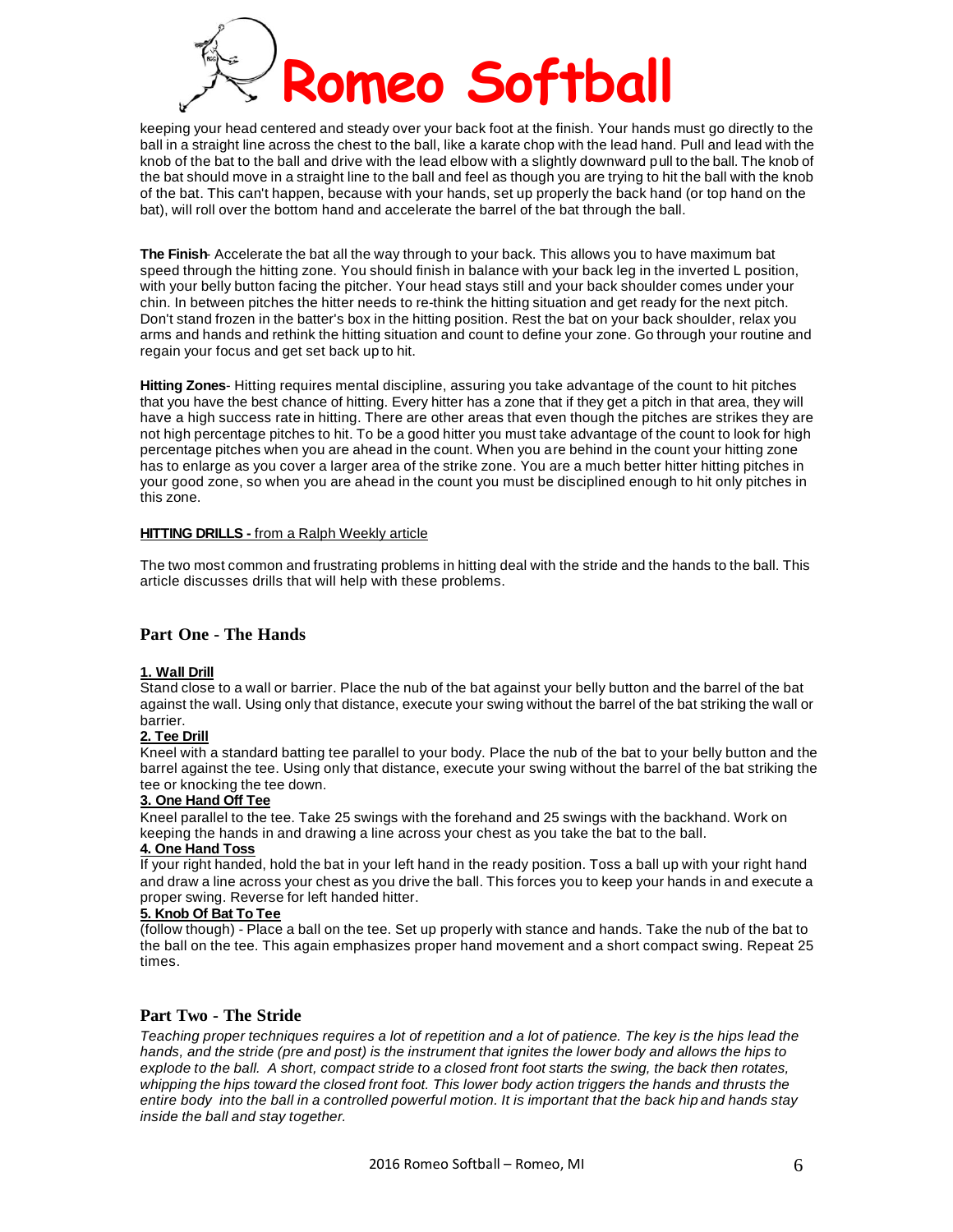

#### **1. Plumb Bob**

Take a balanced stance. Hold the bat by the nub at your belly button and let it dangle between your front and back leg. Trigger and take your step. If the bat moves forward with your step, you are committing to early. If the bat remains stationary, you are fine.

#### **2. Shadow Drill**

Take a balanced stance with the sun behind you. You will cast a shadow. Place a softball on the head of your shadow. Trigger and take your stride. If the shadow of your head moves forward of the ball, you are committing too early.

#### **3. Chair Drill**

Take a balanced stance with your back leg touching a chair. Trigger and take your stride. If your back leg comes away from the chair, you are committing too early.

#### *OTHER HITTING DRILLS...*

#### **MIME DRILL**

Have player stand facing a fence. Have her hold up her hands, palms facing the fence. Trigger swing, but use only lower body driving back knee towards ground, rotating hips. Keep her head and upper body facing forward makes her focus on the lower body and what it needs to do for a proper swing. This also helps player realize that the swing is twoparts meaning the swing starts from the ground up.

#### **IN CAGE**

Practice bunting left handed before swinging away. This makes player focus on ball. (It doesn't hurt to have a player or three who can bunt from the left side!!) I always have player start her round in the cage bunting from right and left side.

#### **HANDS TO THE BALL**

Have player take proper stance. Hands should be out from shoulder, slightly back, back elbow up. Take bat out of players hand while telling her to leave hands in position. Hold her glove in strike zone. Have her take left hand and draw line across chest and directly towards glove, driving her hand into her glove.

#### **SOFT TOSS**

We do a lot of soft toss in practice. We feel this can accomplish a lot if done with a purpose. Always teach proper mechanics and finish that swing. We use different objects, small whiffle balls, colored balls (throw two up, call one color out to hit. Try hit/miss/hit. Hit ball, then try to miss the next one, then hit. They really need to focus to miss!

#### **FROM CIRCLE TO BOX TIP**

Emphasize to your girls that getting mentally as well as physically prepared to hit must be done not only before the game but before your at-bat as well. Your at-bat begins when you step into the on-deck circle. Get your intensity level, aggressive attitude and swing mechanics properly prepared in the circle, then carry them with you into the box. Intensity and aggressiveness must be practiced!!!

#### **FOOTWORK AND HIP ROTATION**

Most of us are familiar with the term "swish the bug". To show kids how, place ball on outside of their back foot near ankle. When player "swishes the bug" or pivots back foot properly, the ball should be "kicked straight back. A good hip rotation drill is to place bat across belt line with both hands and pull hips and bat though hitting zone. Place ball on tee and have player try to hit ball off tee, finishing with "belly button facing pitcher".

#### **THE CHANGE-UP**

One thing we tried last year when are team was struggling with the change was to place two pitching machines on the mound. Players were given ten fast balls from one machine, then ten from the other throwing the change. We then mixed it up for ten. Keeping your weight back is critical.

#### **60 SECOND DRILL**

What you do is, get someone to time the player for 60 seconds and make them swing as many times correctly as possible. While you are timing the player make sure each swing is done correctly.

#### **TOSS DRILL**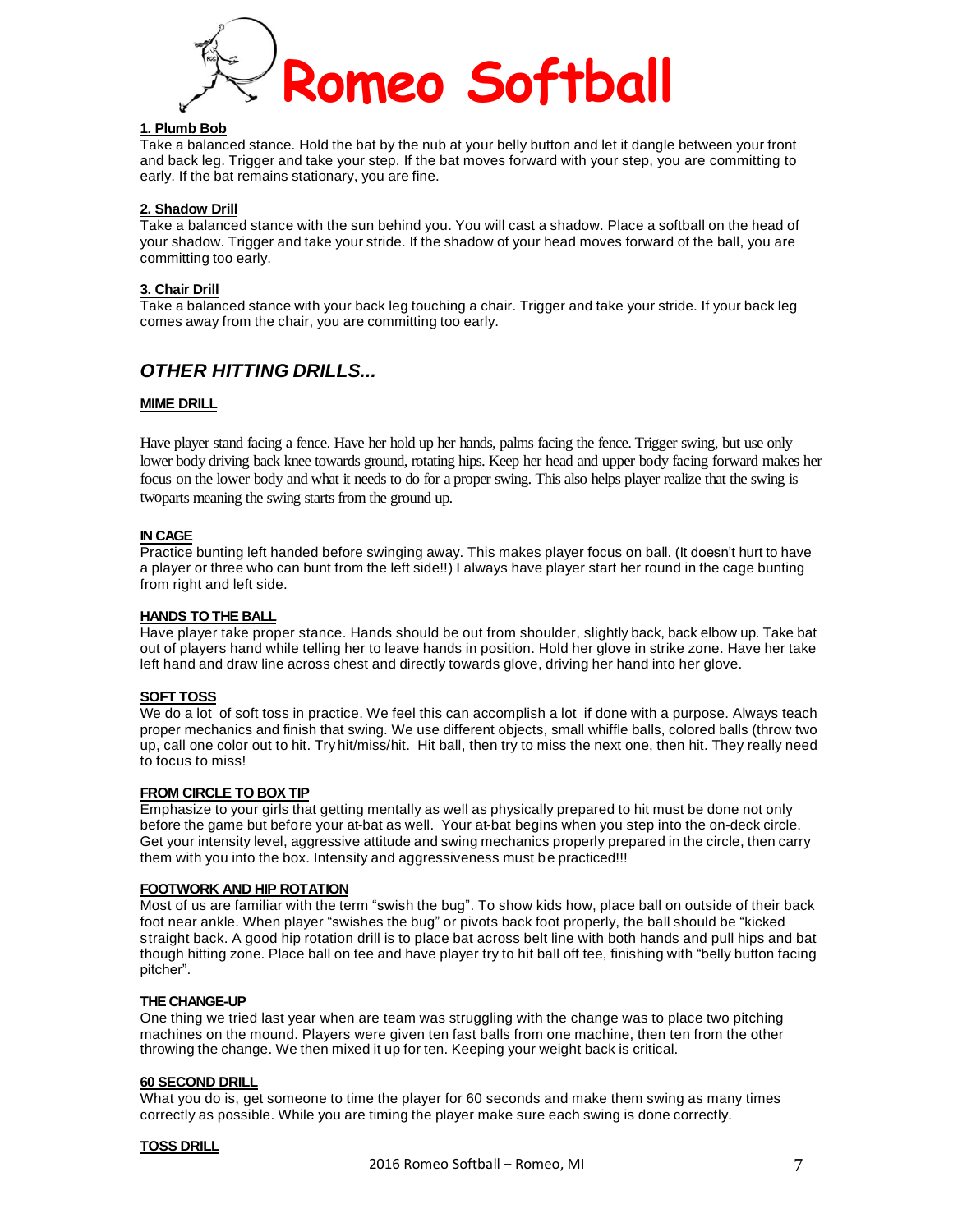

Younger players tend to concentrate on hitting every ball tossed and mechanics may break down if used a lot. Just an enhancement of the traditional soft toss drill. I find that, especially with young hitters, they will get on information overload. Sometimes you have to force them to use what they have learned...without thinking about it. Merely put two or even three "tossers" into the mix when doing the soft toss drill. Time the tosses so that the batter has only enough time to pull the hands back, reset their balance and swing. I find that this gives them a true feel for the swing....without getting too bogged down with information.

#### **Basketball Drill**

This is a great drill for teaching follow-through. Get a couple of old basketballs and take most of the air out of them. Place them on one of those orange cones you see at construction sites. Have the batter take her normal swing and follow-through right through the basketball. HAVE THEM WEAR HELMETS!!! Use regular sized bats for this drill.

#### **DROP DRILL**

Use some type of back-stop and a bucket or old milk crate. Have one player hold the ball at shoulder height and drop it straight down into the strike-zone. The batter must see the ball and react fast enough to hit it. This drill teaches the batter to take their hands straight to the ball. Have the player dropping the balls, drop them at different times so the batter does not "cheat". The batter can watch the release of the ball, but cannot move prior to the ball being dropped. This drill has increased our team bat speed a lot. We use this drill in warm-ups before every game and as a team.

#### **DIFFERENT OBJECT**

Try golf whiffle balls, small coffee can lids (thrown like frisbees), pinto beans, etc., anything that has them concentrating on a smaller than usual target and hitting something that moves, rather than moving in a straight line. This will improve their concentration and teach them to follow the ball all the way in.

#### **MISS/MISS/HIT**

Use a series of three pitches to teach them to watch the ball. The first pitch, the batter swings over the ball. The second pitch, swings under the ball. The third pitch the batter hits the ball. Repeat this drill until they can do it every time. After that, you can really fine tune this: Pitch 1- just nick the top of the ball. Pitch 2-Just nick the bottom of the ball. Pitch 3- Hit it right in the middle of the ball.

#### **TWO-BALL SOFT TOSS**

Get two different color whiffle balls (say red & white) or mark half of the balls with a different color dot. Works better with whiffle baseballs or even golf whiffle balls. Its easier to toss smaller balls plus helps hitters in focus and coordination. Toss the two balls at the same time (from same hand) and ask the player to hit one of them, either red or white. This helps players to coordinate, focus and react to hit the correct color ball.

#### **BUNTING**

Have players bunt into hula hoops or squares drawn into dirt for points. Down lines = more points.

#### **ADVICE ON BUNTING**

Teach this skill early and often!! When your 8 year old get to 12U, they will be welcomed with pitching, good pitching and will need to know how to bunt. Teach slap, drag, sacrifice, this will come in handy when you need that run to score from third base!!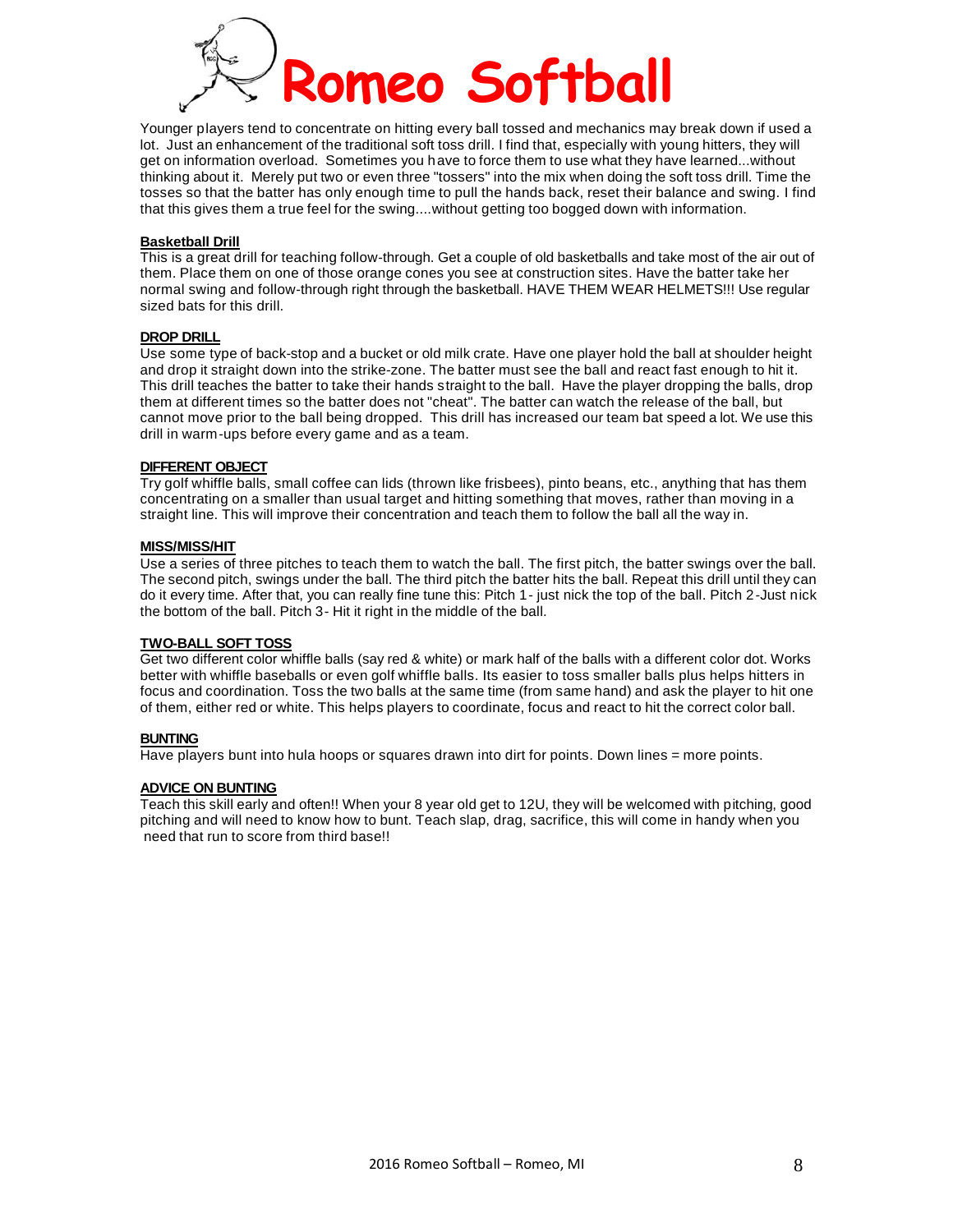

## **INFIELD / OUTFIELD / THROWING / RUNNING**

#### *\*\*\* 80% OF THE GAME OF FASTPITCH IS PLAYED BELOW YOUR WAIST \*\*\**

Every drill has a variation. Feel free to add your own ideas on any of these drills listed.

#### **5X5 DRILL**

Usually at the end of our practices we initiate the 5 x 5 drill. The drill is for infielders and outfielders including pitchers and catchers…

Each infielders will get 5 grounders to play at their specific position, field a bunt or slap, field a grounder and turn two, field 3 grounders hit to inside and outside their position, (watch their feet, do they shuffle or cross over) make the throws to 1st base.

Now here is the kicker, if they drop or juggle the ball they start over, if its a bad throw, they start over. If the ball is throw wild, start over. They soon find out what is expected of them. Outfielders will get fly balls on the run from left field running to center field to right field, with a proper throw to 3rd, 2nd and 1st (watch how they set their feet).

Catchers in full gear in their ready position, balls are rolled from behind make plays at 1st, 2nd, 3rd. We have the pitchers field bunts, turn and pivot to make plays at 1st, 2nd, 3rd. As I stated before, if there is juggle or dropped ball that specific player starts their 5 over again.... hope you can use the drill.

#### **FOUR CORNERS DRILL**

I call this drill the Four Corners. Players are located at 3B fielding position, 2B (on bag), 1B (on bag) and at catcher. All other players are lined up at 3B coaching box. Coach hits ground ball to 3B who throws to 2B who throws to 1B who throws to catcher. After they throw, the player then sprints to the position she threw to. The next player in line then assumes 3B and the drill starts over. When everyone has been through I then place the players at 1B and the drill goes from 1B to 2B to 3B to catcher.

This drill provides a quick warm-up, works on fielding ground balls, throwing accuracy, and pivoting to make the next throw.

This is a great drill to begin each practice.

#### **FUNNEL DRILL**

This drill was one of the most helpful drills as a player, and now as an assistant coach. Players can do this drill after warming up their arms, with their partner. One player keeps their glove on, the other takes their glove off. The partner with the glove rolls them the ball. The fielder must get down on the ball, or they will miss it.

They also learn they must get completely in front of the ball, and scoop or "funnel" the ball to their waist.

#### **READY FOR ANYTHING DRILL**

Have someone to throw the ball and to catch. First you form a line about 30 to 40 feet away from the person that is throwing the ball. Tell the players just to charge the ball. Also tell them that they could expect almost anything. Grounder, Pop Fly, or a line drive right to them. Anything.

It teaches them to be ready for anything. And to always charge the ball.

#### **INFIELD/OUTFIELD/RELAY DRILL**

With many years of coaching youth, high school, women's, and college fastpitch softball, I found one drill that fits every level of play. It develops both the INFIELD mechanics, OUTFIELD mechanics, and finally RELAYS to HOME.

I divide the team into 2 groups. One group lines up behind third-base. The other group lines up in deep rightcenter. I have an assistant coach acting as my catcher as I hit hard grounders to the first in line at thirdbase. She fields the ball and quickly makes a sharp throw to home-plate. I then hit a deep fly ball to the first in line at right-center. As this player sprints to catch the ball, the fielder that was at third-base sprints to a relay position for home-plate. The outfielder hits the now relay fielder who should be properly positioned to receive and relay the throw to home-plate.

The cycle repeats as the infielder that was the relay joins the rear of the line of outfielders. The outfielder that caught and threw the ball to the relay then joins the rear of the line of infielders. This cycle should be

repeated as to correctly get everyone to errorlessly field, catch, throw, and relay through an entire cycle.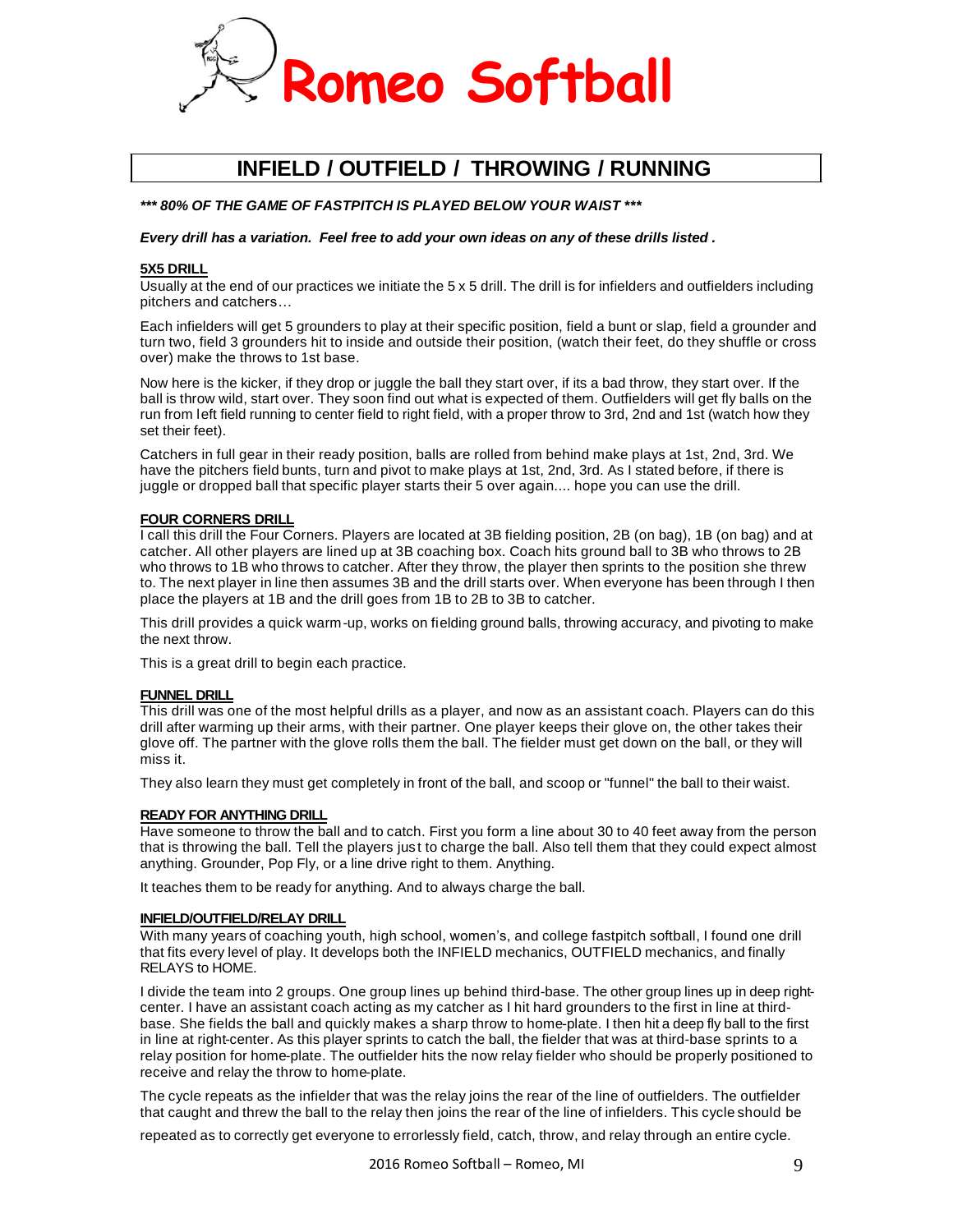

#### **OUTFIELD FLY DRILL**

There is a drill I have been using for the past 3 years for outfielders. Place half the team in left field and the rest in center. The coaches hit a fly ball in between the first two outfielders.

They both go for the ball with one catching it and the other properly backing up the fielder. If the ball happens to get by both fielders then they will use a relay throw to get the ball back to the coach.

This drill has helped greatly in backing up on all balls, and easy to do before games.

#### **RELAY THROW DRILL**

Have the players line up in a line stretching to the outfield. The first player throws the ball to the glove side of the second player in the line. The second player must turn around in the direction for her glove side and throw to the glove side of the third player. Repeat this for every player until reaching the end of the line.

Divide the team into 2 or 3 groups. Have the groups compete to see which one can get the ball to the end of their line and back quickest. The girls love it.

This teaches the proper location for the relay throw and also teaches quick turn and release of the throw.

#### **OVER-THE-HEAD DRILL**

Have the players line up and have one of them selected to field a ball hit over her head. Hit or throw the ball over her head and to the right or left. Make sure that she does not run with her glove up, but rather put the glove down and run to catch the ball and then get her glove up and make the catch.

Also, when doing these drills, make sure the fielder catches the ball in front or to her throwing side so she can make a quick release of the ball to an infielder.

#### **STAR DRILL**

The fielder stands about 20 yards away from a coach or player throwing pop-ups. The fielder runs to the right and makes a catch, then drops the ball and runs to the far left, makes a catch, drops the ball, then runs away from the thrower for the long ball, catches it, drops it, and runs straight towards the thrower for the shallow ball.

#### **RUNDOWN PRACTICE**

**Keep the ball ahead of the runner** - always run straight at the runner regardless of where you start on the field, the most likely tag area is 3-4 strides from the previous bag.

**Keep the ball in view & hold your arm steady** - hand up by your head, lots of white showing, no fakes. (Minimum ball movement will actually make the runner less certain of your intentions.).

**Make a short-arm, snap throw.** - a wrist shot straight to the glove.

**Throw beside, not across** - The receiver should present a good target on the throwing arm side for the player with the ball, never throw across the runner's path.

**Don't block the base path** unless you have the ball - as soon as you've made a relay, sprint forward to the base you just threw at to let your back-up fielder get a good view for the next throw.

**This is a good practice drill -** You can keep it going for several relays but in game conditions you want to keep a rundown to 1 or 2 throws max.

#### **TURN & SPRINT / 3-FLY DRILL**

Start with all outfielders in a line. First fielder moves 50' out. First in line tosses a pop-up far enough beyond fielder to force her to turn and sprint. *Underhand toss is more accurate than a fungo.*

On first cycle, ball is caught and dropped, then a second then third ball is lobbed - each one farther out, to either left or right. *Emphasis on over-the-shoulder catches.*

On second cycle: each ball is caught and thrown to a cut-off player. The next lob starts as soon as fielder has released throw - no time wasted. *Emphasis here is first on clean catch, then on finding bearings for accurate throw.*

Player rotation should be cut-off to fielder, fielder to back of tosser line. More players can be run through this drill by dividing the team into groups of 3.

#### **GIVE AND GO DRILL**

Find some room in OF and have team form line 15' in front of you. Give each player a ball. Player runs hard at you, tosses you ball and keeps sprinting past you. Turn and toss an over the shoulder throw to the player. Emphasize quick feet and proper mechanics when catching ball.

*VARIATION:* When player catches ball, have her relay the ball back to coach or someone catching off.

#### **FIND IT DRILL**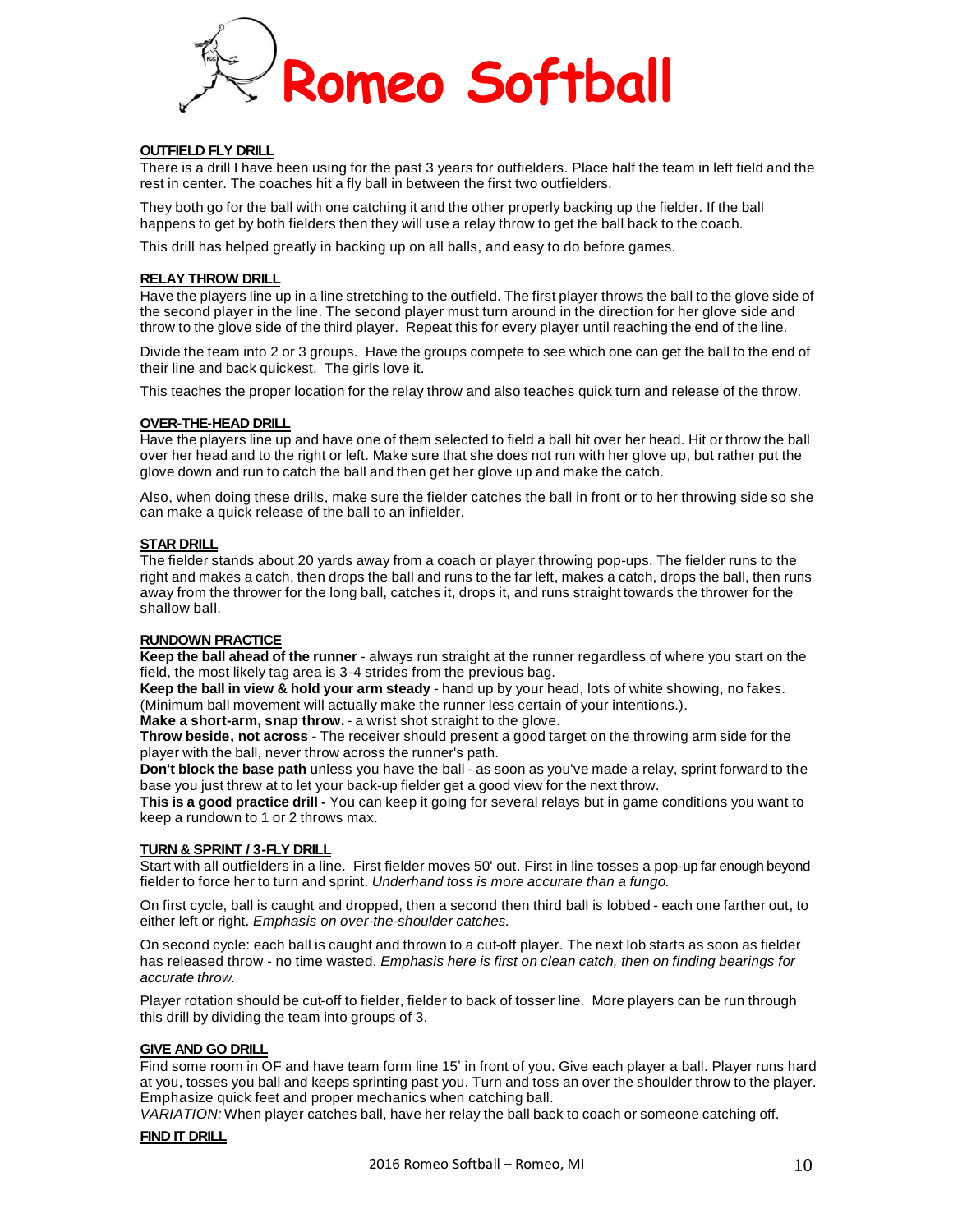

Have team form line in OF. Player lays face down in grass, covering eyes. NO CHEATING!! Coach throws pop up in her general area and yells FIND IT! Player must get to feet, find ball, make catch and relay throw back to coach.

#### **SOMERSAULT DRILL**

Team forms line in grass about 30' in front of you. On go, player runs does somersault on command,onher way up to her feet coach tosses ball underhand to either side of her to the point of diving for it.

#### **GOT IT DRILL**

Team forms line on both sides of coach. On command, players from each line sprint straight out. Coach throws pop up, one player calls for it and makes catch. Player then relays ball back to coach and both players hustle back to end of line.

#### **FOLLOW PATH OF BALL DRILL**

Team forms two lines, one in CF, the other in RF. Hit ground ball to outfield, both players run to *path* of ball. One player will field ball and hit cut at 2nd, other player backs up. Switch lines.

#### **CUT DRILL**

We do this drill before every game. Do this along either base line. Need two coaches near home, half of team in line near first or third base fence, half of team in l ine in outfield, near fence. Coach A hits ground ball to first in line base player. Player fields and throws ball to coach B. Coach B throws pop up to first in line outfielder, who catches and throws to base player who is now on base yelling "CUT". Base player relays to coach B. Infield and outfield rotate, hustling to end of next line. When game time approaches we form one line and player gets two ground ball, one being a bunt. If player makes bad throw or bobbles grounders, they go to end of line to do it again.

#### **BUNT LOOPS**

*Get everyone in motion early and keep them moving.*

This drill will get infielders charging harder on bunts and throwing on the fly.

First and third charge hard towards the plate.

Short and second charge hard to cover the corners. Line forms at  $2^{nd}$  and short.

Bunter (catcher) chooses either side to place the bunt.

Bunt is fielded by the nearest 'charger' and thrown to opposite corner (first baseman throws to third base, third baseman to first base.)

Both 'chargers' sprint to the end of the lines at 2<sup>nd</sup> and short. Players that covered the corners position themselves to charge the next bunt. Ball caught (at 1  $^{\rm st}$  or 3<sup>rd</sup> ) is returned to the bunter (catcher)

*Variations:*

As soon as bunt heads down one line, the other (unused) charger breaks to second early to take a relay throw from the corner.

The catcher puts two balls in play at same time - one down each line.

Same set-up can be used to practice 'same base' plays - i.e., first baseman throws back to first, third baseman to third.

Incorporate batting practice by using a pitcher and a live bunter.

#### **QUICK RELEASE DRILL**

To get infielders to release the ball quicker we line up half the team 3/4 of the way to 2<sup>nd</sup> base and the rest wearing helmets lined up half way to 1st base. A coach says "go" and rolls ball to infielder, she throws to first and tries to beat base runner who left for first on release of ball. Keep drill moving rapidly 3-4 times through and switch players. You may need to "tweak" where you start your runners until the plays at 1st get closer.

#### **BACKHAND DRILL**

We don't pound ground balls at the team when we work on fundamentals. This drill is a good example of that. Team lines up at third, coach rolls easy ground ball to their throwing side. Player backhand fields ball off of her glove leg, out in front. She then throws to first and follows her throw as coach throws a easy pop<br>up to her. She than under hande hall to first and bustles hack to researce another hackbord. She throws to 1<sup>st</sup> up to her. She then under hands ball to first and hustles back to receive another backhand. She throws to 1 and returns to the end of line.

#### **THE STEAL**

The steal is made in the first four steps and the slide at the end. At first we start with our runner facing home plate, with the left foot touching the inside of the bag. The first step involves a short rhythm step with the right foot or a cross-over step with the back foot turning towards second. With either move, the next critical area involves the arm action. It must be fast and powerful enough to get the body lined up with second base. As the steal motion is started, the right elbow is driven back bringing the body around and immediately upon facing second base, the arm and leg action begins.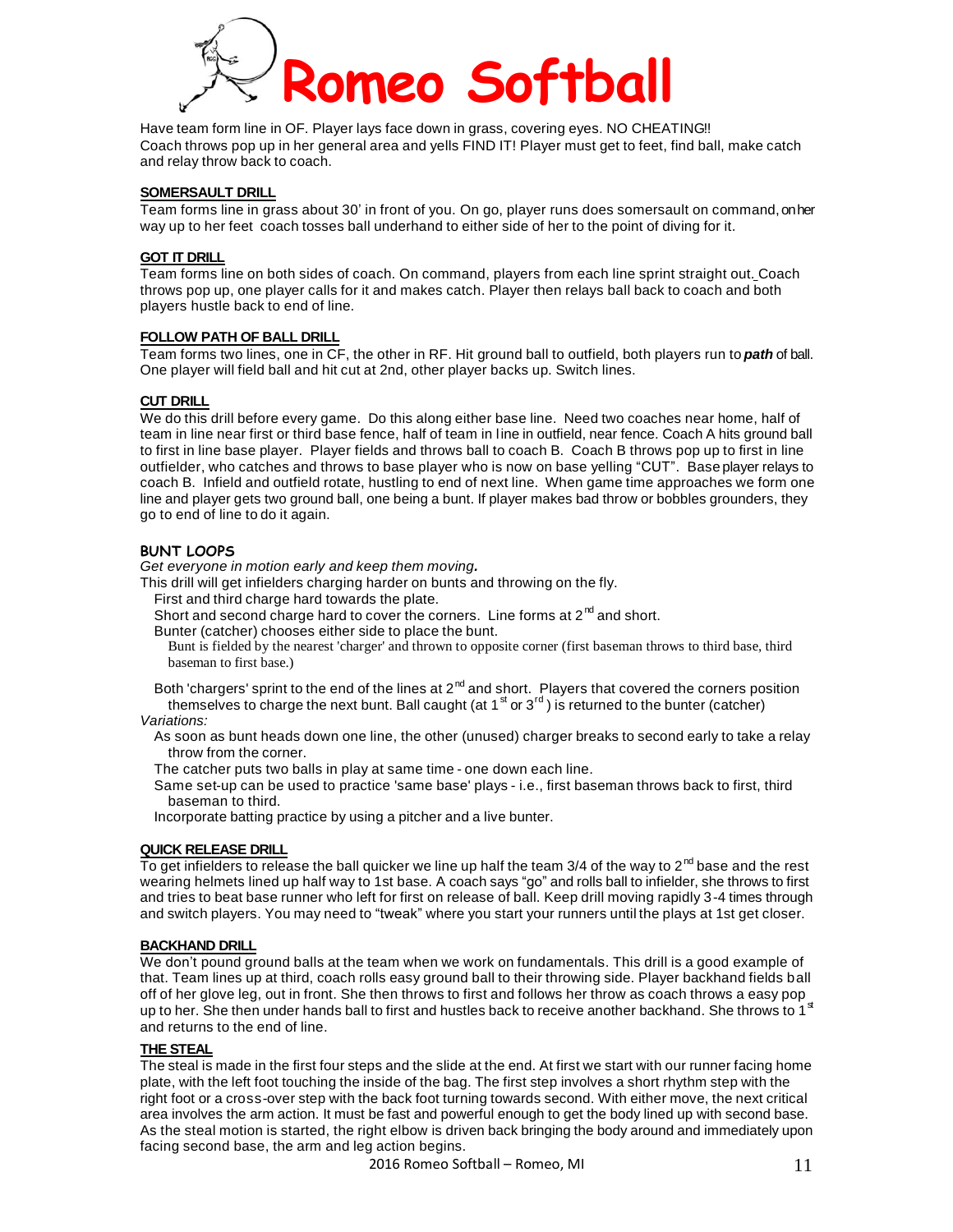

*We want our runners to be at full speed within four steps.*

Work on the initial step or pivot, the arm drive and the first four steps.

Set a cone down the line from first base and time each runner to that point.

Have two players race to that cone to emphasize competition. The final note concerns timing. Too many coaches take it for granted that runners can easily determine when to start the steal motion. Actually it takes a great deal of practice. We have a line of runners at first, a pitcher throwing to the player and a coach standing at the best angle to watch both the runner and the Pitcher's release. The coach lets the runner know if she's gotten a good jump or was too quick or too slow. This can only be done once the runner is consistent with her stealing motion.

#### **THREE BASE RUNNING DRILL**

BY JIM "STONEY" STONEHOUSE

Players start at home, first base or third base. A coach simulates a pitch to the batter at home plate, this "pitch" activates all three stations. First and third base coaches are in position.

1) The batter runs from home to first. Practice form; running in the lane, running through the bag and coming under control after running through first. (Player goes to back of the line; recovery time.)

2) The player on first base gets a jump and runs first to third, rounding second properly and using good footwork and technique. Runner will slide into third base as the third base coach instructs. (Player goes to back of the line.)

3) The player on third base leads off with the pitch and pretends that it is a fly ball. The player tags up and waits to be released to home where the on-deck batter gives instructions to slide or stand-up. (Player goes to back of the line.)

**Variations:** Let the players coach their teammates. Add an actual fly ball to left field and then throw to home. Hit to outfielders and throw to get runner at third base. Various slides can be incorporated.

This drill provides conditioning, reinforces principles of good base running, establishes the "system" for tagging up on fly balls, practices leadoffs, turns, fair and foul territory running and on-deck responsibilities are learned. Also, the third base coach learns to be sharp releasing the runner then picking up the player coming from first base.

This drill, run properly, is effective for any age. You can add your own things to the drill to make it more complex for older age groups.

#### **TEAM BUCKET RACE**

Three coaches are needed for this drill. Divided the team into three groups. The It is not necessary that the groups be equal as the drill takes care of evening things out. The players in each group line up in single file behind the first player, who takes an infield ready position. The coach has five balls and a bat and is a base length (60 feet) away from the first player. A bucket is placed 15 feet away from the first player, toward the coach. The three coaches are approximately 25 feet apart.

Each coach begins hitting ground balls to her/his group at the same time, with each player, after she fields the ball, sprinting to the bucket and dropping the ball into it. When a ball is in the bucket, the coach can hit the next ball. When a player misses the ball, she must run after it and sprint back to the bucket (and drop the ball in) before the coach can hit again. When all five balls are in the bucket, player putting the fifth ball into the bucket runs bucket to coach, dumps balls at coaches feet, and returns bucket to where it was. The first team to complete five sets wins. The team has a lot of fun with this drill and usually asks to play it.

#### **HIGH FIVE DRILL**

This drill is great for the younger players who were taught to stop on 1st base in tee -ball. Form two lines on the first base line, one half way to first, facing the outfield, the other 10 yards past first facing home. First girl in line runs *through* first and high five's first girl in line on opposite side. She then runs *through* first and high five's next girl in line...

This drill teaches girls to run hard through the bag and not to slow down when reaching first.

#### **FLOWER DRILL**

Divide the team into 2 groups and form 2 lines on opposite sides of a base facing each other 12 feet from base. First player in both lines starts running at the base at the same time. The runners hit their respective inside corner, turns left and runs approximately 12 feet and stops, turns and faces base and waits for the others to do the same. Continue around each corner. This drill works on hitting the inside corner when running bases.

*Emphasize exploding off base as they round it*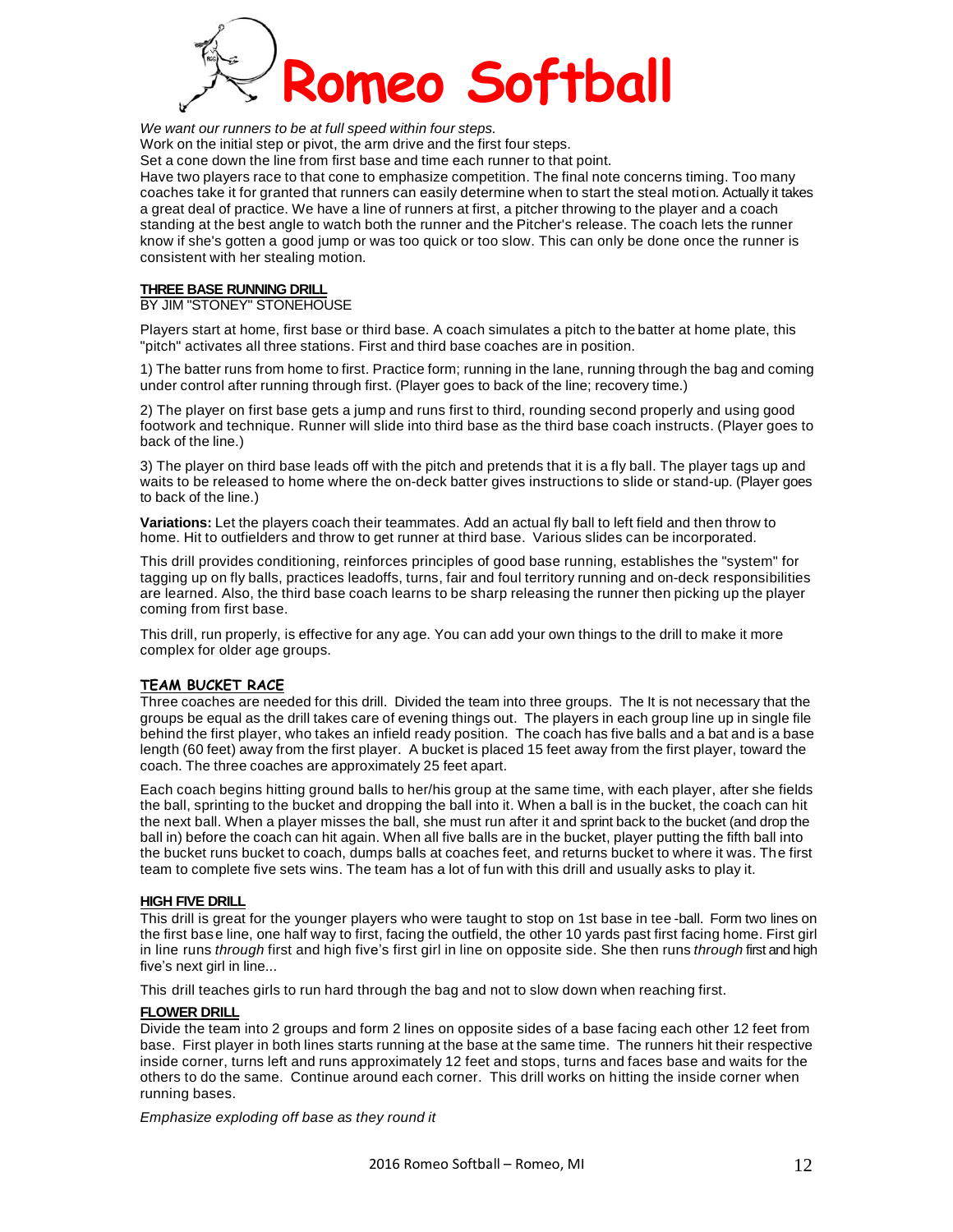

#### **FIND BALL DRILL**

Put players in line at first. Have a coach simulate pitch. First player breaks and slides into second. Have another coach somewhere in outfield hold up a ball. Player should pop up and "find ball" and break for third and take an aggressive turn and again "find ball". She then breaks for home and slides into home and returns to the line.

Emphasize:

Trying to get to full speed in four steps on break to second and leaving with pitch.

Proper sliding mechanics.

"Popping up" and breaking for third.

The aggressive turn at third.

This drill is good for pre-season. They will get a workout going though this drill 4-5 times.

#### **THROW AND GO**

Divide the team in 4 equal groups and position at home, 1<sup>st</sup>, 2<sup>nd</sup> & 3<sup>rd</sup>.

The first player in line at home throws the ball to the first player in line at 2<sup>nd</sup> then runs to 1<sup>st</sup>. The player that catches the ball at  $2^{nd}$  throws the ball to first to try to get the player running from home out. From now on the pattern continues: throw the ball to the base the player is running to and run to the next base.

This is a conditioning drill that incorporates throwing and catching skills.

Add the sliding skill by requiring players to slide into the base they are running to.

Challenge the team to continue he drill until they have thrown and caught the ball 10, 20 or 30 times without an error.

#### **DROP AND GO**

Line your players up in foul territory by 1<sup>st</sup> base with the first in line in the 1<sup>st</sup> baseman's playing position. The coach stands at home plate with a bucket of balls and throws a hard line drive to the player at 1<sup>st</sup>.

The player catches the ball, immediately drops it and begins jogging toward 2<sup>nd</sup>.

The coach now throws a second hard line drive slightly leading the runner.

The runner catches the ball, immediately drops it and begins running all out past 2<sup>nd</sup> into left-center field. The coach now throws a high pop fly leading the runner.

The runner catches the ball, turns and throws it back to home and returns to the end of the line.

Variation: Combine with the "Barney Game". Set Barney up on 3<sup>rd</sup> base. The players love it!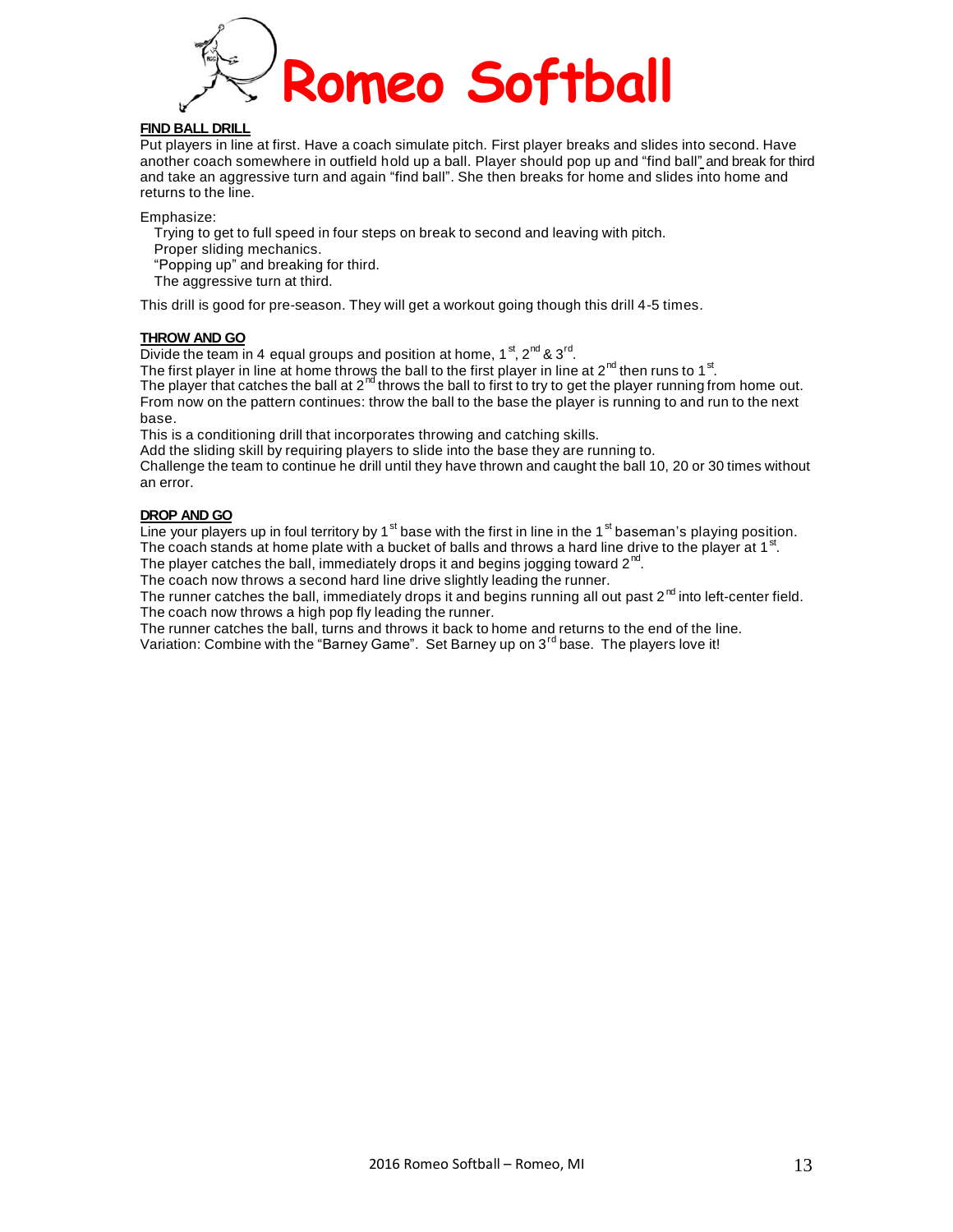

### **GAMES**

Turning practice drills into games avoids boredom and keeps the players interested while they are having fun learning.

#### **PICKOFF GAME**

This is a good drill for all aspects of stealing. Put players at each of the infield positions. Have the rest of the team put on helmets and line up at 1st base. The base runners will each run the bases in this pattern: lead off, steal. Only one runner on the bases at time. The first runner gets ready on first. The pitcher pitches the ball and the runner takes a lead. The catcher attempts a pick-off at first and the runner tries to get back in time. On the next pitch the runner attempt to steal second and the catcher tries to throw her out. The runner proceeds with a big lead at second, stealing third and big lead off at third. The final pitch for that runner is a deliberate passed ball/wild pitch which gives the catcher and pitcher a chance to practice this play.

To encourage the runners to take big leads and to teach them what they can get away with we will place little pieces of candy in the dirt as a challenge. If they can grab the candy and get back safely, they can keep the candy. After they have done this drill a couple of times, allow the runners to do a "delayed steal" on their lead offs. If the catcher throws to first, the runners can attempt to go to second. This way the catchers learn to recognize the delayed steal and run the baserunner back.

The drill gives the catcher a lot of practice throwing to the bases, allows the infielder to practice positioning themselves for and putting on the tag, and allows the base runners a chance to practice leading off, sliding, and themselves before practice officially started while the coaches were taking care of some paperwork. The coaches decided to just sit a watch them coach themselves.

#### **SPRINTING GAME**

This drill is for conditioning and control.

#### **Player set-up**

A catcher stands between first and second base with a discard bucket. The rest of the team stands between third base and home with gloves.

#### **Ball set-up**

Place three balls on the first baseline, spacing them a few feet apart. Do the same on the second baseline. Place 5 balls in the center of the field, vertically between catcher and player.

#### **Drill**

This drill should be run one player at a time. The player sprints to any ball on the field, and throws it to the catcher. (If the throw is not good, the ball is replaced by another player for a second try.) They then sprint back to where they started, and go after another ball. This goes on until all of the balls are in the bucket. This drill should be tiring, and should be run at a sprint. Time the players if they need motivation. The other players on the team should be cheering on the runner.

#### **THE RUNNING GAME**

My daughter calls this game, "The Running Game". It is also as old as the hills, but we use it almost every night in practice.

Have half of the team line up at second base and half the team line up at home. On the signal, one player from each team runs the bases until she reaches the base she started out at. When she gets there, she tags the next runner in line and she runs the bases. This is done until all the runners have run. Whoever reaches their base first wins. The other team has to pick up the bases.

This is usually the last thing we do at the end of practice.

#### **PICKLE GAME**

Place two bases 40-60 ft. apart. Only three people are needed. One at each base and one to be the runner. I would recommend using tennis balls to avoid getting hurt.

The fielder with the ball should begin at the bag opposite the runner. Starting with his foot on the bag, the runner gets a 3-5 sec. lead toward the base in front of them. After they have touched the first base and gets a start back to the other base the fielder they just ran from throws the ball to the other fielder to try and tag the runner out. If the ball gets past the fielder or they drop it, the runner can turn around after touching that base and run back to the other. The runner would just go back and forth as many times they can until they get into a pickle. If the fielder catches the ball, they can run the runner back to the base like a real pickle situation in a game. The runner can not get credit for this base because they didn't touch the other base, yet.

#### **THUNDER GAME**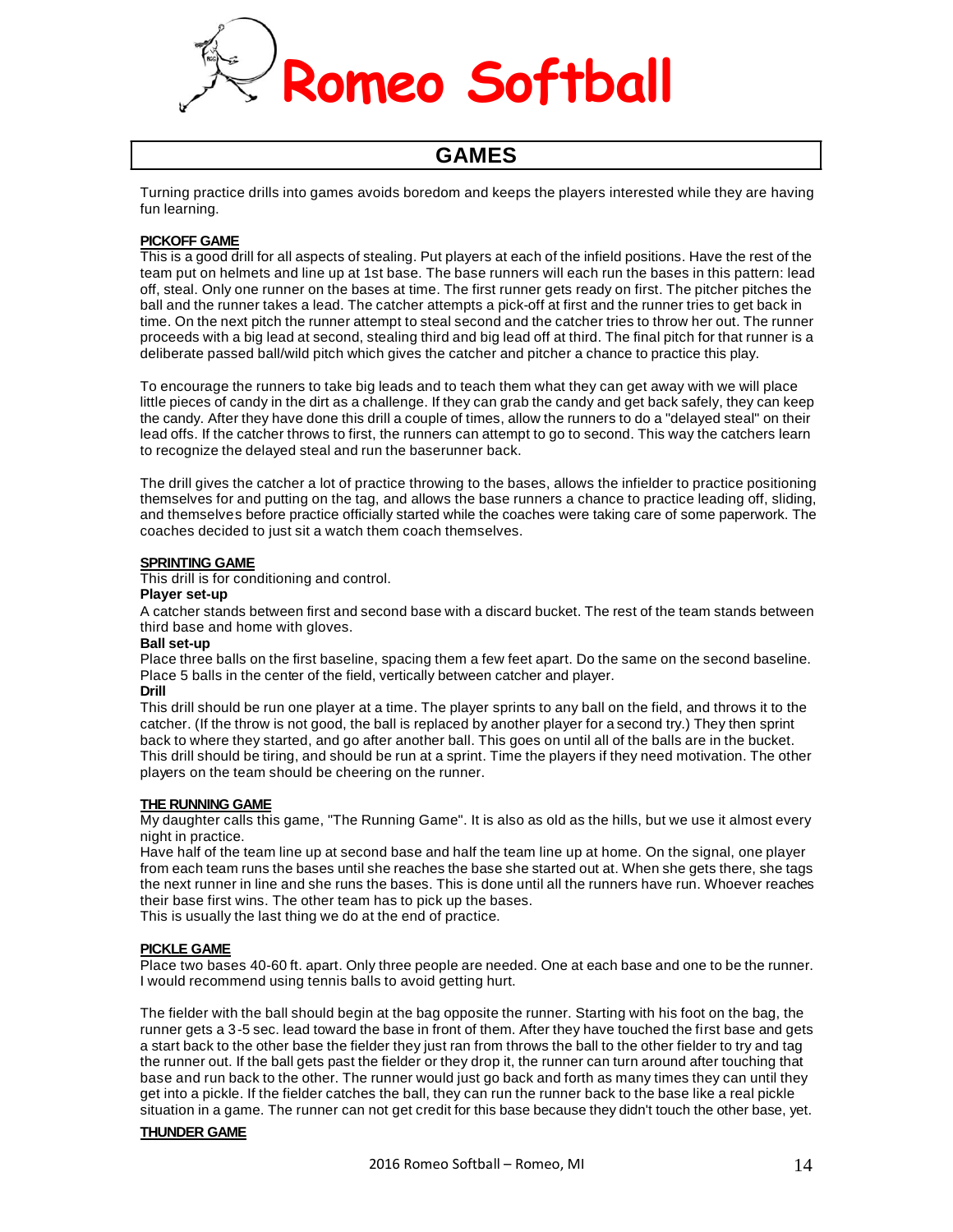

This game has been played ever since the start of time. It is played with 2 teams. One team is at bat with a tee or soft-toss, the other team has one fielder on third base and one on first base. The batter hits the ball off the tee or from a soft-toss as hard as she can and runs as many bases as she can until BOTH fielders have touched the ball.

Keep score by counting bases reached before the ball is touched. After all batters have batted, switch sides.

The goal of this game is to touch the bases as many times as you can without being tagged out. The runner must keep track of how many times they touch the base before a fielder tags them out. When that runner gets out, they rotate positions so that the fielders can be the runner. After everyone has ran, they compare their scores (bases touched).

#### **BARNEY GAME**

I got this drill from our current Hitting Coach, Coach Burney. It is the most fun game we play and the players absolutely LOVE IT!!!

You get a Barney (or any other stuffed animal, but Barney works the best because they hate him) and put him on a chair by 1st base. If you have a net, put the nest behind the chair to stop the balls, otherwise put the chair near home. Have a coach hit ground balls to shortstop.

The player fields the ball and makes a throw trying to knock Barney off the chair.

The ball must be fielded properly or no points. Have a time limit (about 5 minutes) and keep track of how many hits Barney gets. We have a rule that if the players can beat the previous record, we run (not me of course, I coach the pitchers).

#### **GUTS GAME**

The girls have created their own names for this drill - guts, kill your teammate, the grounder game. Simply divide the girls into two teams. Have the teams form two lines about 40 to 60 feet apart, with players shoulder to shoulder three feet apart. Place something two feet from each girl at either end of both lines. These are the goal posts. The goal posts can be buckets, cones, balls, or the parents. Hand a ball to one of the players. To play the game, the girls take turns trying to throw grounders through the opposing line. They can throw as hard as they want (make sure they're spaced far enough apart).

The rules are fairly simple: The player who fails to prevent the ball from going past the imaginary line between goal post is out of the game. The team who loses all its players first loses. The ball must bounce in front of the players to count. If a player's ball is caught on the fly without bouncing she is out - if it is dropped, she stays in. If a ball goes through the line without bouncing, it has no effect. Any throw outside the goal posts has no effect.

As players are eliminated move the goal posts in until the last player has a goal roughly six feet wide. Hint: if the girls learn to charge the ball, it gives one of their teammates an opportunity to back them up. If there is a question as to which girl allowed the ball to get through the line, the opposing team decides.

#### **PEPPER GAME**

The name of this game is Pepper. A coach gathers a small group of players which are only a few feet from him/her. The coach then hits or bunts the ball to the players in any random order, then the players must use quick reactions to retrieve the ball and accuracy to pitch, this pitch is only a toss, for the coach to hit again. You do this drill to improve the players reaction time. You have to do this drill as quickly as possible and the pace will increase as time goes on, and the players improve. This can also be used to help players with bunting by having a player bunt the ball in place of the coach.

#### **THAT GAME DRILL (***The team loves this game!! It's a nice change of pace.***)**

We have called this drill "that game" because my daughter and I don't have a name for it. You split your team into 3 teams it works well with 12 players and 2 coaches. The first team goes to the outfield, the second team plays the infield and third other team is up to bat. One coach pitches and one catches, you can also use the tee if you only have one coach, he/she needs to play catcher, or you can play pitcher and catcher after the ball has been hit. The pitcher pitches 3 pitches and the batter hits the ball and has to run all the bases, the team who touches the ball first has to field the ball and pass the ball under their legs until the ball has been passed to every girls on their team and the last girl has to throw the ball to the catcher before the batter/runner makes it home. The throw home has to be a good throw and the coach

2016 Romeo Softball – Romeo, MI receiving the throw home can stand on home plate and can stretch to catch the ball but can't leave the plate. If the ball arrives before the runner then the home team has one out--three outs and they go to the outfield and the infield team is up to bat, the kicker is that the pitcher can pitch as soon as a batter is up to the plate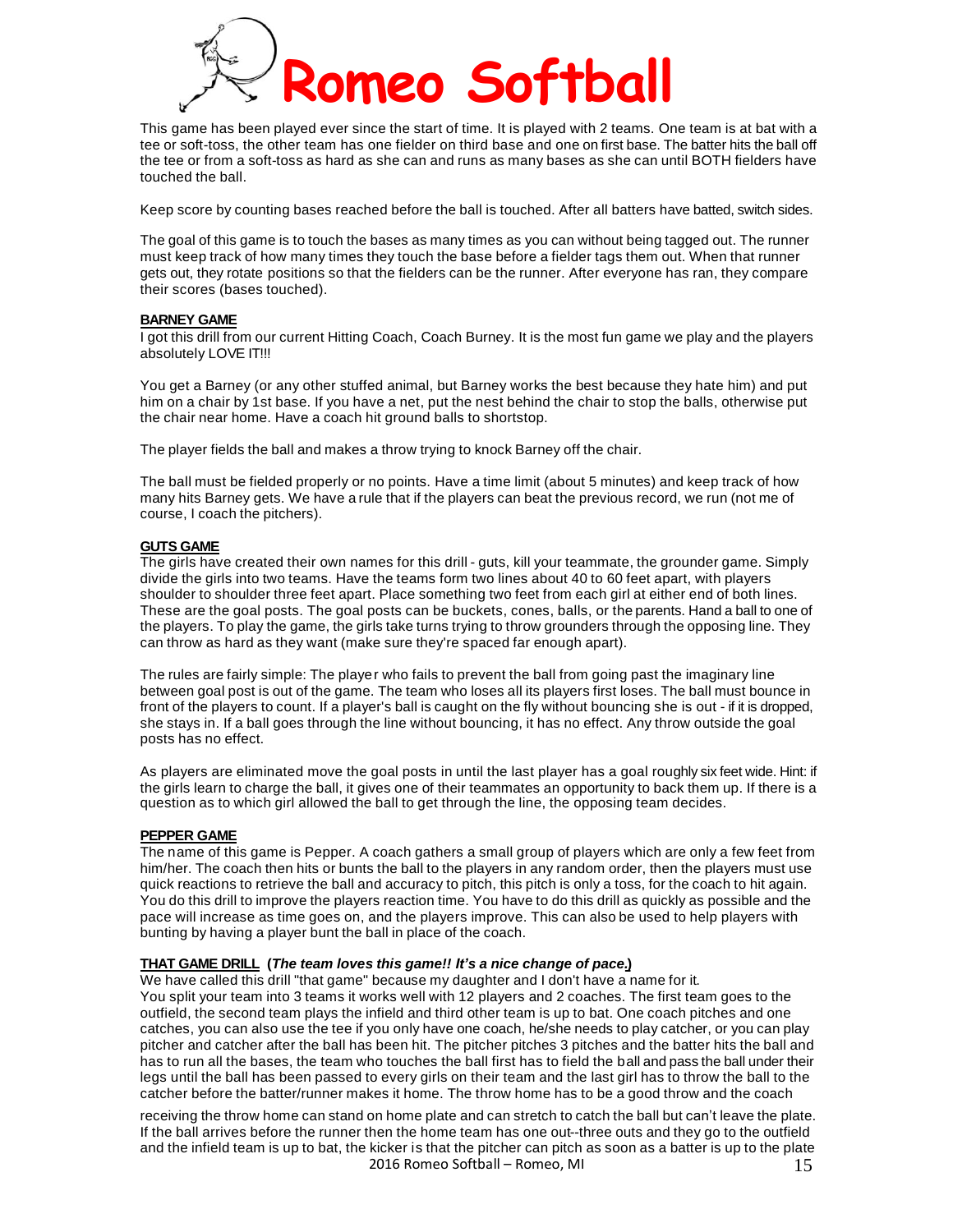

with a helmet on so if your team was just at bat you better be running to position yourself in the outfield. We end up with girls not even taking their helmets off, but they also learn teamwork, they have each others gloves ready for their teammates on their way to the field and they usually have the girl with the best arm line up at the end of the line to assure a good throw home, coaches beware, this game has just pooped me out, especially when you are playing pitcher and catcher!!!!

Oh yah, the batter only gets 3 pitches, if she doesn't hit a fair ball after 3 she is out. And no bunting.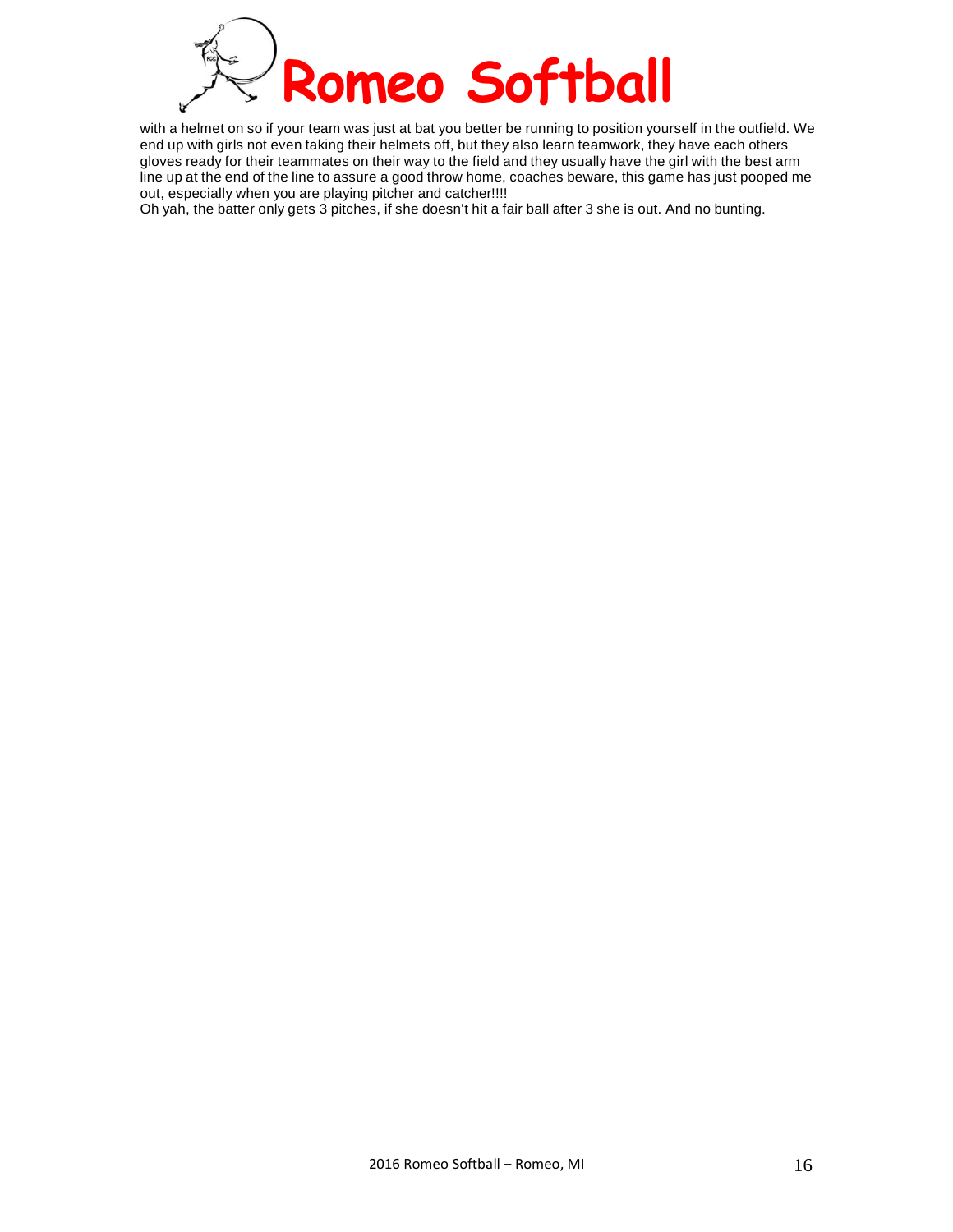

## **PITCHING**

Pitching is the most difficult and critical position in fastpitch softball. Without a good pitcher a team is in for some long games. Pitching requires dedication and practice outside of the normal team practices. It is difficult for a coach to work pitching instruction and practice into regular team practices. It is strongly recommended that a pitcher seek out a pitching coach.

#### **SOFTBALL PITCHING DRILLS AND GAMES**

These are various pitching drills. The drills should be done with some purpose. The drills are for a right handed pitcher. Left handed pitcher will have to appropriately modify the position.

"A-B-C-D"--pitcher is in "delivery position" for these drills.

A--pitcher holds her pitching arm in front of her and using only her wrist throws the ball. B--pitcher holds her pitching hand at belt level and throws, emphasizing the follow through C--pitcher holds her pitching hand at shoulder height and throws

D--pitcher holds her pitching hand above her head and throws. (Teaches proper snap and follow through.)

Stork--standing on the right foot, with the left leg raised, putting the left foot near the right knee. Raise the right hand above the head, pivot, stride and throw. (Teaches balance and opening).

Half frame--standing facing third base, feet approximately shoulder width apart, transfer weight to the right foot, raise the hand above the head, push off, stride and throw without closing

Kneelers--kneel down facing third base, both shoulders aligned with catcher, raise the left knee, placing the left foot on the ground. The right knee stays on the ground. Throw to the catcher, staying in the open position through the entire throw.

Three-pump--standing in the start position, the pitcher does her normal delivery. When she reaches "delivery position", she does three circles before releasing the ball. She raises and lowers the left foot during each circle. (Note: There should be no movement of the head and shoulders during the circles. If the pitcher's head bounces, the pitcher is letting her weight transfer too early.)

Slingshot--the pitcher pitches slingshot. She stands open on the mound, raises her arm backward, pushes off with her right foot, and then releases the ball as her hand goes forward. (Teaches leg drive.)

"Eyes closed"--the pitcher throws with her eyes closed (Teaches Zen--"Use the force, Luke.")

Reps (repetitions)--the pitcher throws, then returns to the mound quickly. The catcher returns the ball as soon as the ball hits the mitt. The pitcher starts her throwing motion AS SOON AS the ball hits her mitt and throws again. The drill is to be done AS FAST AS POSSIBLE--NO CHEATING! Most pitchers, if they do this drill correctly, will tire at 50 reps. At the end, the pitcher AND catcher should be huffing and puffing. (Good drill to integrate the various skills into a smooth motion. Also teaches aerobic breathing in pitching.)

Strides--pitcher assume pitching position, turns and strides, without making any arm motion.

"The wall 1"--pitcher stands faces a wall. The pitcher raises her arm and places the palm of her hand against the wall. She then makes arm circles, holding the palm of her hand against the wall as she makes the circles.

"The wall 2"--the pitcher stands with her non-throwing shoulder (left shoulder) near the wall and pitches. This helps stop excessive shoulder motion and throwing of the glove hand.

"Throwing a glove"--the pitcher takes a glove in the right hand and spins the arm as fast as possible. The coach yells "go", the pitcher releases the glove. The object is for the pitcher to throw the glove in a straight line. Teaches: Release point, perfect circle.

Wrist snaps--the pitcher take a ball in her right hand. She grasps her right wrist with her left hand. She lowers the wrist to her side and throws the ball, using \*only\* her wrist to throw the ball. The left hand keeps the elbow of the right arm from bending.

Turns--the pitcher stands without a ball facing home plate. She raises her arms to shoulder level. She turns, pivoting on her right foot so she is fully open, and then lowers the left foot. Teaches: basic foot movement.

Distance throwing--the pitcher takes one step back from the mound and throws. If the ball gets to home